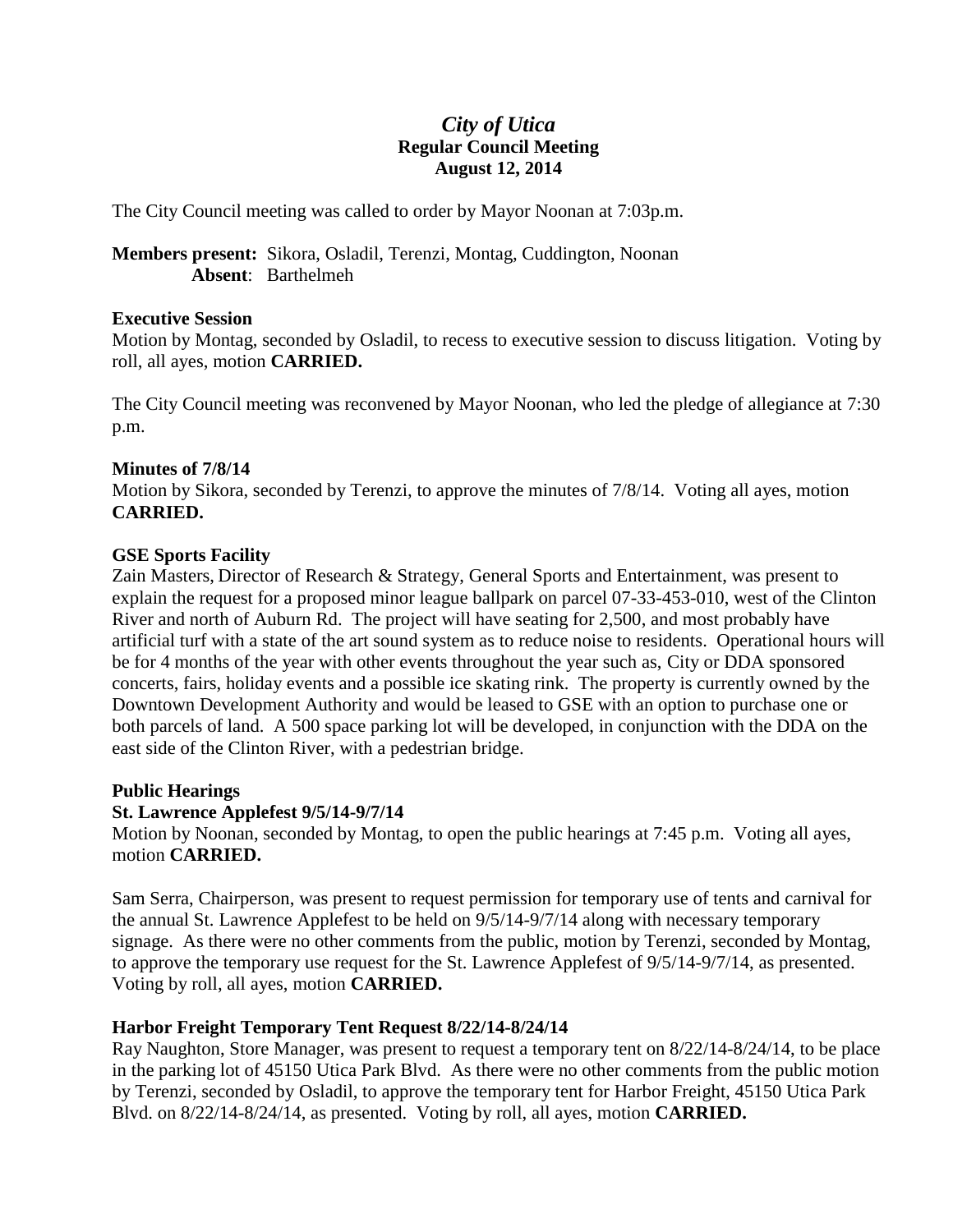**Regular Council Meeting August 12, 2014** Page 2 of 5

# **GSE Sports Facility Conditional Use (Continued)**

Jeff Berz, resident, stated he is in favor; it's a great asset to the City.

Janice Haines, resident, believes it will help preserve Utica as a small town.

Jeff Farrington, State Representative, is generally in favor and questioned what would happen if they withdraw from the project. Answer; there is a ground lease with a performance bond to cover possible demolition.

Chris Harris, President of the UFFA and Vice President of the Utica Lions Club, is excited and thinks it is a fantastic idea. His family members are big baseball fans and believe it will be a great family function that brings energy, activity and makes the City alive.

Randy Plante, resident, spoke on his recent visit with a Cub Scout group to the Toledo stadium and what a great destination; it's a wonderful plan and that his neighbors support the project.

Richard Cleary, owner of Hatchy's, travels for entertainment and believes it's a great opportunity and encourages everyone to get behind the project.

Joe Mayernik, 33 year business owner, has witnessed a drop in business and the current resurgence. He strongly encourages a yes vote.

John Sattman, business owner, says Wow! and is excited and proud to be a DDA member involved with this project.

Mark Hackel, Macomb County Executive, is very excited for Utica and Macomb County. He has been looking for enhancements to the tri-county area. He spoke on Freedom Hill and what a success it is and that this is a far greater project and one heck of an asset. The County will work with the City to bring this project to completion.

Linda Davis-Kirksey, City Grant Writer and resident of Rochester, along with her spouse Steve, believes this is the best thing that has ever come to this community and the project needs to be a partnership effort.

Kevin Wilseck, Fire Chief, stated the car show had big turnout, the baseball park proposal was on the table for viewing and there were nothing but positive comments.

Chuck Cuddington, Councilmember, asked if they had employees lined up and if residents would be hired. Answer; not currently and yes residents would be welcome to apply for jobs. With the current high rainfall is there any change to the plan? Answer; the site was looked at and there was no flooding. No changes to elevations will be made. Will there be double headers? Answer; games will run from approximately 7-11pm. Would they be buying property from the DDA? Answer; yes, purchase price plus 2-3%.

Ken Sikora, Councilmember, questioned the ground lease and who pays for the parking lot?Answer; it will be a 50\50 split with the DDA. There is no revenue to the City and the DPW has to clean the parking lot along with more traffic on our roads. Mayor Noonan responded that the stadium personnel will clean the lot after games, and there will be revenue when the proposed condos and retail are built as stated in the ground lease.

Bill Osladil, Councilmember, stated he has not had enough time to do due diligence on the project. Faith Terenzi, Councilmember, stated she went to the DDA meeting in December and has researched Mr. Applebee (owner of GSE) who was voted entrepreneur of SE Michigan in 2003, along with his company growing into millions of dollars. The project is a risk but a worthwhile risk.

Barb Montag, Councilmember, stated that it is a positive project and worth the risk. Without the risk there would be no gain to the City.

Dave Faber, Police Chief, had spoken with the Police Chief in Midland (they also have a ballpark) and he stated that the Midland park has placed zero burden on their police department.

Bill Lang, DPW Superintendent, is in favor of the project and that it will not interfere in DPW operations.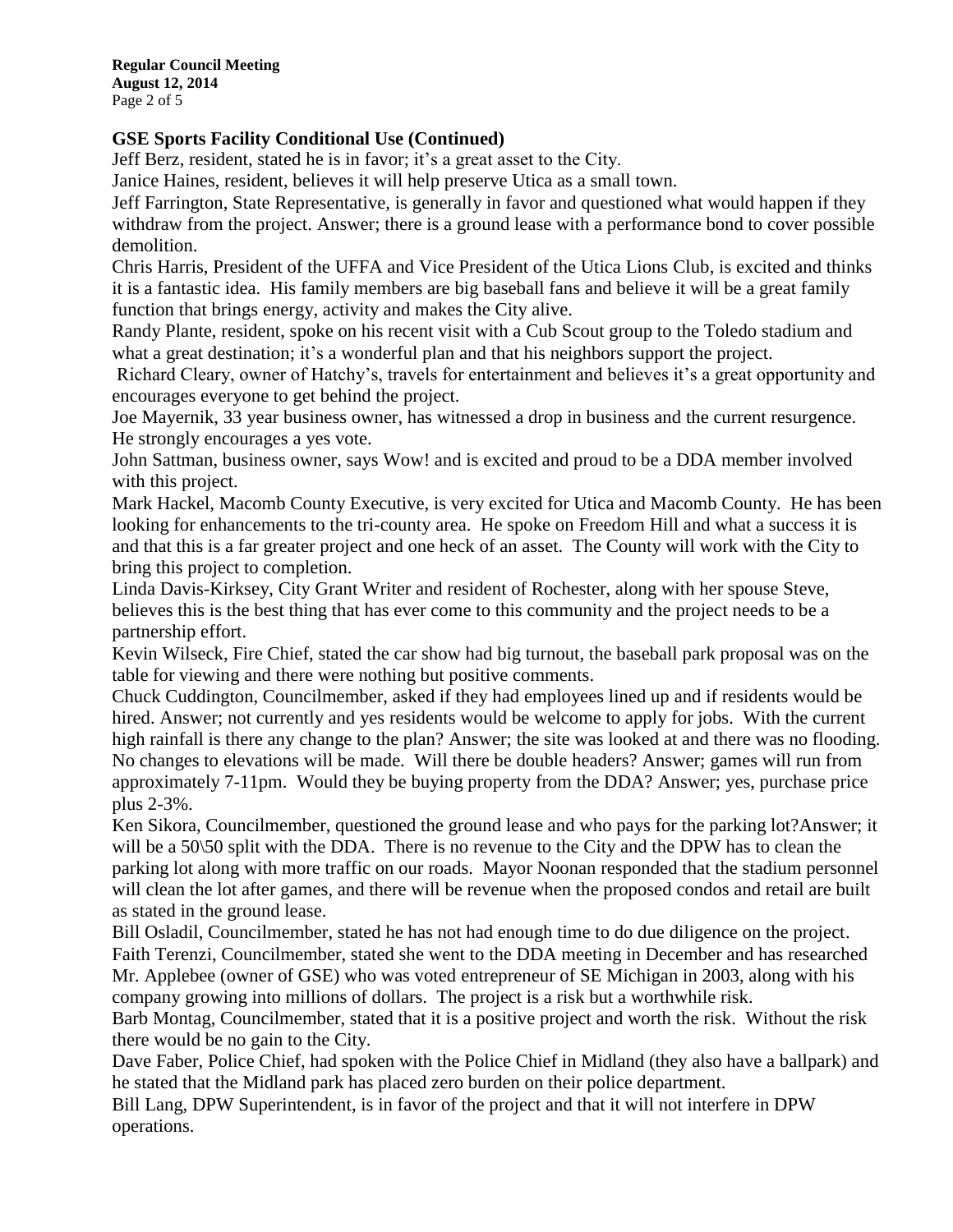**Regular Council Meeting August 12, 2014** Page 3 of 5

Nancy Strehl, City Assessor, stated that it is a worthwhile project and the estimated revenue from the additional construction would be \$55,000 to \$70,000 dollars and the City needs the tax revenue. Mayor Noonan asked the City Attorney if we could be sued if the project was turned down, possibly, yes. Also voting on conditional use must follow the 8 criteria spelled out in the zoning ordinance. The City Planner and planning commission recommend approval of conditional use and the site plan was approved.

As there were no other comments from the public, motion by Montag, seconded by Terenzi, to approve the conditional use for the ballpark stadium and parking lot, as presented. Voting by roll, 4 ayes, 2 nayes (Sikora & Osladil) motion **CARRIED.**

## **Spirit Halloween 45290 Utica Park Blvd.- Conditional Use**

Todd Stewart, District Manager, was present to request conditional use for a temporary retail store at 45290 Utica Park Blvd. It is a seasonal Halloween store open from 8/31/14 to 11/15/14. There will be no structural changes and signage will be the same as sizes as the previous business. As there were no comments from the public, motion by Sikora, seconded by Montag, to approve the conditional use request for a temporary retail store at 45290 Utica Park Blvd. Voting all ayes, motion **CARRED.**

#### **Unfinished Business**

None.

**Consent Business**

None.

#### **Correspondence**

Motion by Sikora, seconded by Osladil, to receive and file the correspondence from: Utica/Shelby Township Kiwanis Club 2014 Peanut Drive Request; The Rhythm Roosters & a Chick Band, thank you; Shelby Township, thank you; Rose Burk, Old Mill Arts & Crafts, thank you; Detective Michael Pacteles, Detroit Police thank you; Clare & John Baxter, thank you; Ballot Language information. Voting all ayes, motion **CARRIED.**

**New Business Department Reports Mayor Noonan Clinton River Watershed Thank You & Renewal**

Motion by Terenzi, seconded by Osladil, to approve the five year renewal for the Clinton River Watershed to provide storm water education, as presented and recommended by Mayor Noonan. Voting all ayes, motion **CARRIED.**

#### **Waste Management Renewal**

Discussion was held on the rubbish renewal contract and the pricing per ton of dirt removal at the Brownstone demolition site. The price of removal of debris/ dirt is \$12 per ton for contaminated dirt and \$15 for demo debris. The DPW currently pays \$22 per ton. Pat Greve of Waste Management estimate 1,000 tons of dirt will be removed. Along with the bargain pricing for dirt removal the City's waste rates are comparable to surrounding communities with no fuel surcharges to the City, making the rates even more of a bargain. Motion by Terenzi, seconded by Sikora, to renew the contract with Waste Management for City wide rubbish pick up from 7/1/15 to 6/30/2020 and for the debris/ dirt removal at the Brownstone parcel. Voting by roll, all ayes, motion **CARRIED.**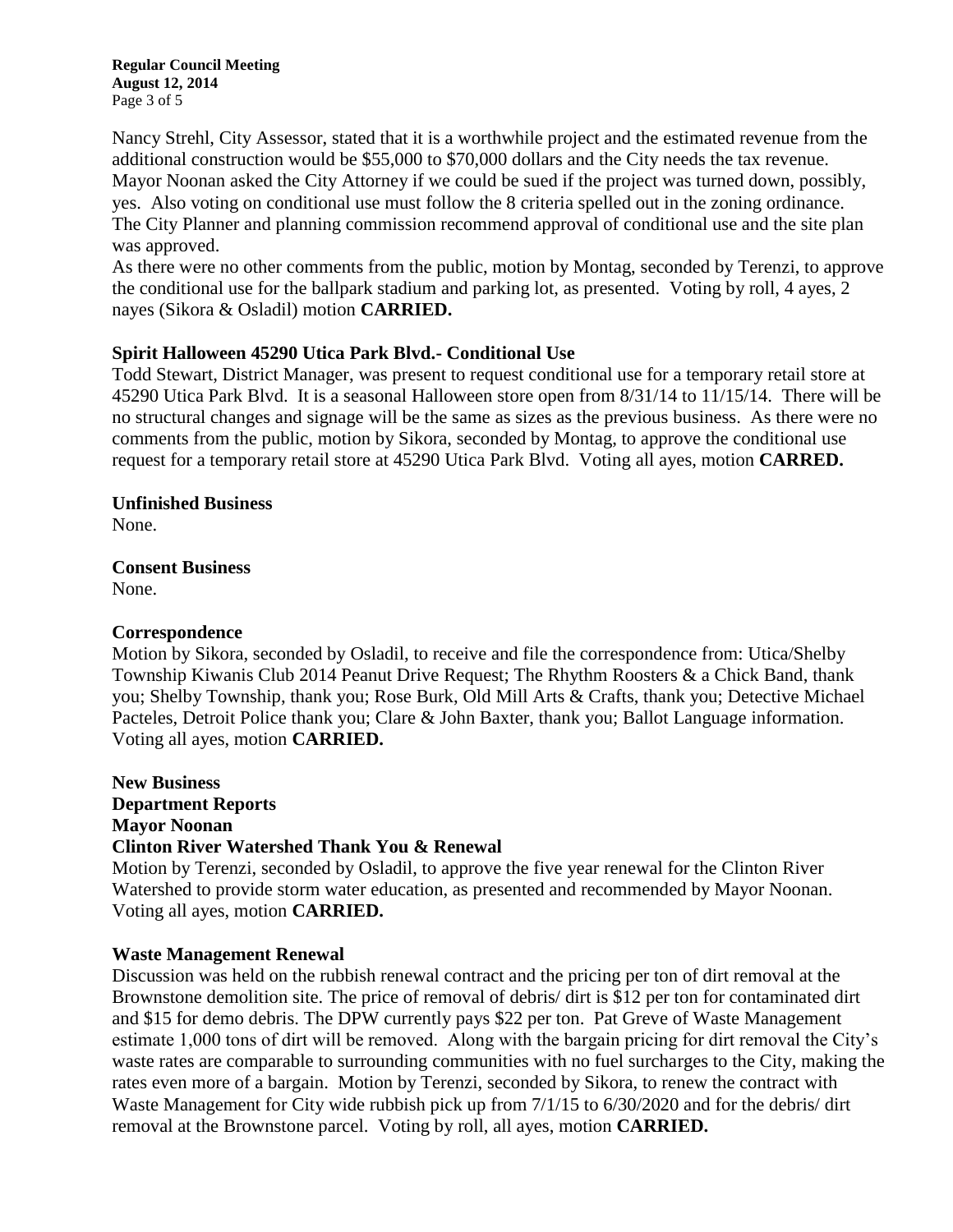**Regular Council Meeting August 12, 2014** Page 4 of 5

#### **Dick Duncan Proclamation**

Mayor Noonan read the proclamation congratulating Dick Duncan as an outstanding citizen and dedicated contribution to the quality of automotive heritage in our community.

#### **Council Reports**

Mayor Noonan thanked Councilmembers Barthelmeh and Osladil for attending, Committee members: Rick & Meghan Michelon, Jon Crane, John Sattman and Jerry Noonan for their work on a great car show.

Councilmember Cuddington thanked the Dept. of Public Works and the fire Dept. for their help with the Car Show.

Councilmember Osladil thanked the Dept. of Public Works, Police and Fire for their help with the recent flooding in the City.

#### **Assessing- Nancy Strehl, Assessor**

**Property Split 10-04-204-002**

This item was withdrawn by the petitioner for this meeting.

#### **Building- Jerry Owczarzak**

No report.

#### **Fire- Kevin Wilseck, Chief**

Chief Wilseck thanks all the volunteers for their help with the Car Show. He stated we received a partial Assistance to Firefighters Grant of \$49,000 and thanked Bryan Orlowski and Randy Bawkon for help in writing the grant.

#### **Police- Dave Faber, Chief**

Chief Faber reported that 11335 Hall, the Sunoco Station, has applied for a new liquor license. Motion by Noonan, seconded by Sikora, to send a letter of objection to the Liquor Commission. Voting all ayes, motion **CARRIED.**

#### **DPW- Bill Lang, Superintendent**

#### **Grant Approval- PRIP Funding, Auburn Road Resurfacing**

Bill Lang, Superintendent, explained the recent PRIP funding from MDOT, for road resurfacing on Auburn Road of \$200,000 and there is no match required. Motion by Sikora, seconded by Cuddington, to approve the contract for PRIP funding, as presented. Voting by roll, all ayes, motion **CARRIED.**

## **Treasurer- Philip Paternoster Act 345 Pension Report**

Phil Paternoster, Treasurer, reviewed the Act 345 Pension report. No action necessary.

# **Administration- Beth Ricketts, City Clerk**

# **Smart Credit Transfer FY15**

Motion by Sikora, seconded by Cuddington, to approve the transfer of Utica's Smart Credits, both Municipal and Community Credits, to Shelby Township. Voting all ayes, motion **CARRIED.**

# **Library- Marsha Doege, Director**

No report.